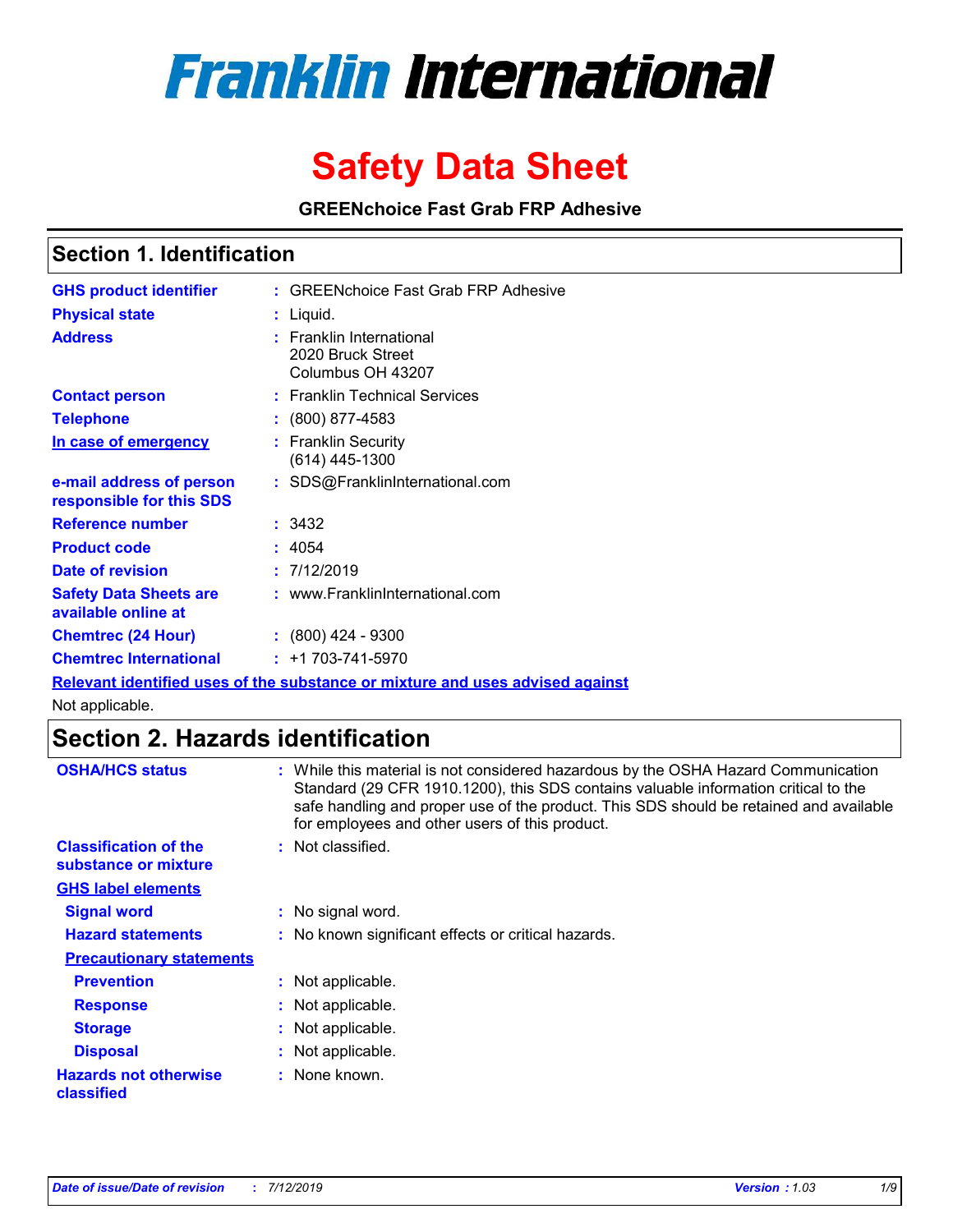# **Section 3. Composition/information on ingredients**

**Substance/mixture :** Mixture

Any concentration shown as a range is to protect confidentiality or is due to batch variation.

**There are no ingredients present which, within the current knowledge of the supplier and in the concentrations applicable, are classified as hazardous to health or the environment and hence require reporting in this section. Occupational exposure limits, if available, are listed in Section 8.**

# **Section 4. First aid measures**

| <b>Description of necessary first aid measures</b> |                                                                                                                                                                                                                                                                                                                                                |  |
|----------------------------------------------------|------------------------------------------------------------------------------------------------------------------------------------------------------------------------------------------------------------------------------------------------------------------------------------------------------------------------------------------------|--|
| <b>Eye contact</b>                                 | : Immediately flush eyes with plenty of water, occasionally lifting the upper and lower<br>eyelids. Check for and remove any contact lenses. Get medical attention if irritation<br>occurs.                                                                                                                                                    |  |
| <b>Inhalation</b>                                  | : Remove victim to fresh air and keep at rest in a position comfortable for breathing. Get<br>medical attention if needed. In case of inhalation of decomposition products in a fire,<br>symptoms may be delayed. The exposed person may need to be kept under medical<br>surveillance for 48 hours.                                           |  |
| <b>Skin contact</b>                                | : Flush contaminated skin with plenty of water. Remove contaminated clothing and<br>shoes. Get medical attention if needed.                                                                                                                                                                                                                    |  |
| <b>Ingestion</b>                                   | : Wash out mouth with water. Remove victim to fresh air and keep at rest in a position<br>comfortable for breathing. If material has been swallowed and the exposed person is<br>conscious, give small quantities of water to drink. Do not induce vomiting unless<br>directed to do so by medical personnel. Get medical attention if needed. |  |

### **Most important symptoms/effects, acute and delayed**

| <b>Potential acute health effects</b>      |                                                                                                                                                                          |  |
|--------------------------------------------|--------------------------------------------------------------------------------------------------------------------------------------------------------------------------|--|
| Eye contact                                | : This product may irritate eyes upon contact.                                                                                                                           |  |
| <b>Inhalation</b>                          | : No known significant effects or critical hazards.                                                                                                                      |  |
| <b>Skin contact</b>                        | : No known significant effects or critical hazards.                                                                                                                      |  |
| <b>Ingestion</b>                           | : No known significant effects or critical hazards.                                                                                                                      |  |
| <b>Over-exposure signs/symptoms</b>        |                                                                                                                                                                          |  |
| Eye contact                                | : No specific data.                                                                                                                                                      |  |
| <b>Inhalation</b>                          | : No specific data.                                                                                                                                                      |  |
| <b>Skin contact</b>                        | : No specific data.                                                                                                                                                      |  |
| <b>Ingestion</b>                           | : No specific data.                                                                                                                                                      |  |
|                                            | Indication of immediate medical attention and special treatment needed, if necessary                                                                                     |  |
| <b>Notes to physician</b>                  | : In case of inhalation of decomposition products in a fire, symptoms may be delayed.<br>The exposed person may need to be kept under medical surveillance for 48 hours. |  |
| <b>Specific treatments</b>                 | : No specific treatment.                                                                                                                                                 |  |
| <b>Protection of first-aiders</b>          | : No action shall be taken involving any personal risk or without suitable training.                                                                                     |  |
| See toxicological information (Section 11) |                                                                                                                                                                          |  |

### **Section 5. Fire-fighting measures**

| <b>Extinguishing media</b>                           |                                                                                       |
|------------------------------------------------------|---------------------------------------------------------------------------------------|
| <b>Suitable extinguishing</b><br>media               | : Use an extinguishing agent suitable for the surrounding fire.                       |
| Unsuitable extinguishing<br>media                    | : None known.                                                                         |
| <b>Specific hazards arising</b><br>from the chemical | : In a fire or if heated, a pressure increase will occur and the container may burst. |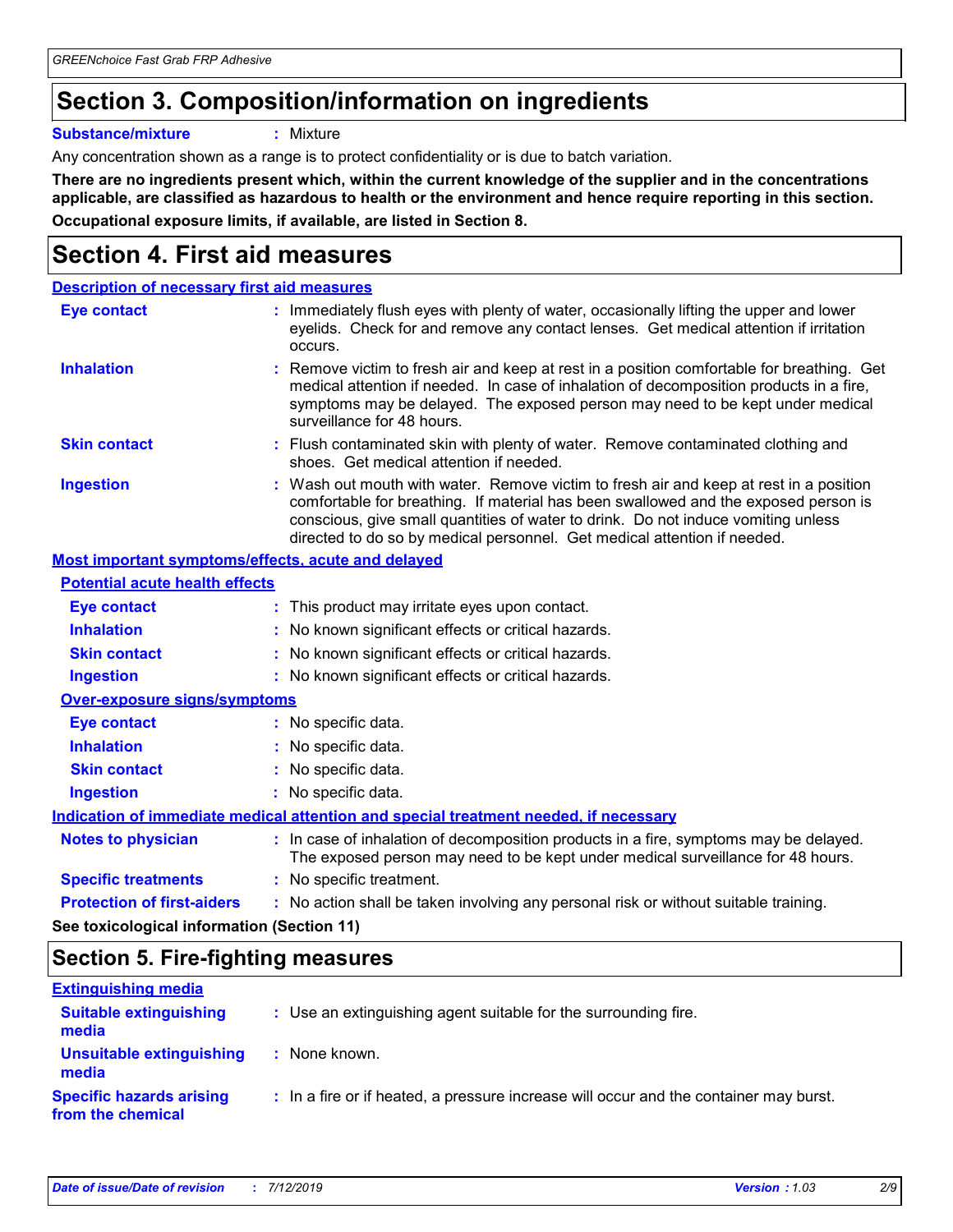### **Section 5. Fire-fighting measures**

| <b>Hazardous thermal</b><br>decomposition products       | : Decomposition products may include the following materials:<br>carbon dioxide<br>carbon monoxide<br>nitrogen oxides                                                                               |
|----------------------------------------------------------|-----------------------------------------------------------------------------------------------------------------------------------------------------------------------------------------------------|
| <b>Special protective actions</b><br>for fire-fighters   | : Promptly isolate the scene by removing all persons from the vicinity of the incident if<br>there is a fire. No action shall be taken involving any personal risk or without suitable<br>training. |
| <b>Special protective</b><br>equipment for fire-fighters | Fire-fighters should wear appropriate protective equipment and self-contained breathing<br>apparatus (SCBA) with a full face-piece operated in positive pressure mode.                              |

# **Section 6. Accidental release measures**

| Personal precautions, protective equipment and emergency procedures |  |                                                                                                                                                                                                                                                                                                                                                                                                                                                                                                                                                                                            |
|---------------------------------------------------------------------|--|--------------------------------------------------------------------------------------------------------------------------------------------------------------------------------------------------------------------------------------------------------------------------------------------------------------------------------------------------------------------------------------------------------------------------------------------------------------------------------------------------------------------------------------------------------------------------------------------|
| For non-emergency<br>personnel                                      |  | : No action shall be taken involving any personal risk or without suitable training.<br>Evacuate surrounding areas. Keep unnecessary and unprotected personnel from<br>entering. Do not touch or walk through spilled material. Put on appropriate personal<br>protective equipment.                                                                                                                                                                                                                                                                                                       |
| For emergency responders                                            |  | : If specialized clothing is required to deal with the spillage, take note of any information in<br>Section 8 on suitable and unsuitable materials. See also the information in "For non-<br>emergency personnel".                                                                                                                                                                                                                                                                                                                                                                         |
| <b>Environmental precautions</b>                                    |  | : Avoid dispersal of spilled material and runoff and contact with soil, waterways, drains<br>and sewers. Inform the relevant authorities if the product has caused environmental<br>pollution (sewers, waterways, soil or air).                                                                                                                                                                                                                                                                                                                                                            |
| <b>Methods and materials for containment and cleaning up</b>        |  |                                                                                                                                                                                                                                                                                                                                                                                                                                                                                                                                                                                            |
| <b>Small spill</b>                                                  |  | : Stop leak if without risk. Move containers from spill area. Dilute with water and mop up<br>if water-soluble. Alternatively, or if water-insoluble, absorb with an inert dry material and<br>place in an appropriate waste disposal container. Dispose of via a licensed waste<br>disposal contractor.                                                                                                                                                                                                                                                                                   |
| <b>Large spill</b>                                                  |  | : Stop leak if without risk. Move containers from spill area. Prevent entry into sewers,<br>water courses, basements or confined areas. Wash spillages into an effluent treatment<br>plant or proceed as follows. Contain and collect spillage with non-combustible,<br>absorbent material e.g. sand, earth, vermiculite or diatomaceous earth and place in<br>container for disposal according to local regulations (see Section 13). Dispose of via a<br>licensed waste disposal contractor. Note: see Section 1 for emergency contact<br>information and Section 13 for waste disposal. |

# **Section 7. Handling and storage**

| <b>Precautions for safe handling</b>                                      |                                                                                                                                                                                                                                                                                                                                                                                                                                                                                                                                                                                                                                                                 |
|---------------------------------------------------------------------------|-----------------------------------------------------------------------------------------------------------------------------------------------------------------------------------------------------------------------------------------------------------------------------------------------------------------------------------------------------------------------------------------------------------------------------------------------------------------------------------------------------------------------------------------------------------------------------------------------------------------------------------------------------------------|
| <b>Protective measures</b>                                                | : Put on appropriate personal protective equipment (see Section 8).                                                                                                                                                                                                                                                                                                                                                                                                                                                                                                                                                                                             |
| <b>Advice on general</b><br>occupational hygiene                          | : Eating, drinking and smoking should be prohibited in areas where this material is<br>handled, stored and processed. Workers should wash hands and face before eating,<br>drinking and smoking. Remove contaminated clothing and protective equipment before<br>entering eating areas. See also Section 8 for additional information on hygiene<br>measures.                                                                                                                                                                                                                                                                                                   |
| <b>Conditions for safe storage,</b><br>including any<br>incompatibilities | Do not store below the following temperature: $0^{\circ}$ C (32 $^{\circ}$ F). Store in accordance with<br>local regulations. Store in original container protected from direct sunlight in a dry, cool<br>and well-ventilated area, away from incompatible materials (see Section 10) and food<br>and drink. Keep container tightly closed and sealed until ready for use. Containers that<br>have been opened must be carefully resealed and kept upright to prevent leakage. Do<br>not store in unlabeled containers. Use appropriate containment to avoid environmental<br>contamination. See Section 10 for incompatible materials before handling or use. |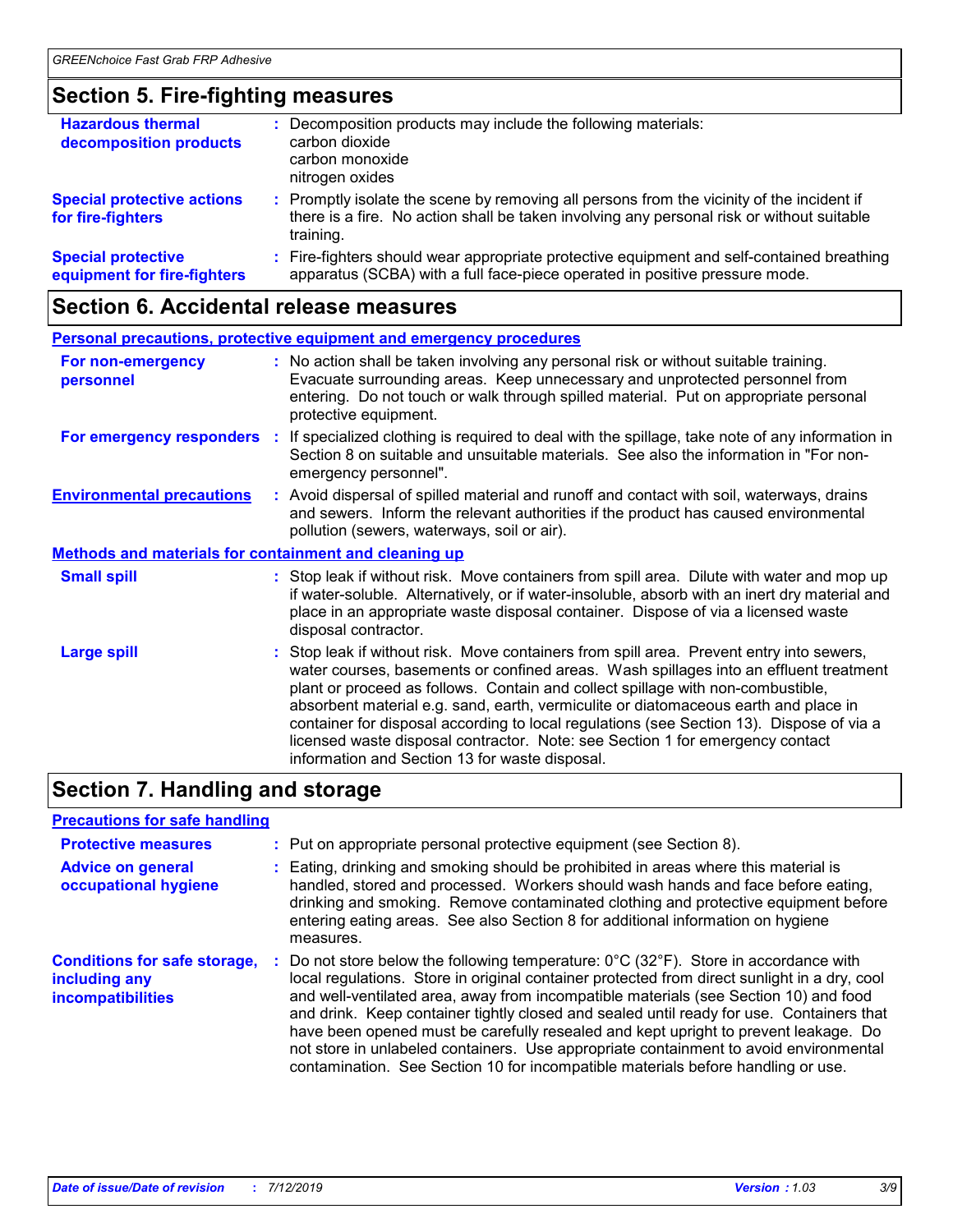# **Section 8. Exposure controls/personal protection**

#### **Control parameters**

| <b>Occupational exposure limits</b>               |                                                                                                                                                                                                                                                                                                                                                                                                   |
|---------------------------------------------------|---------------------------------------------------------------------------------------------------------------------------------------------------------------------------------------------------------------------------------------------------------------------------------------------------------------------------------------------------------------------------------------------------|
| None.                                             |                                                                                                                                                                                                                                                                                                                                                                                                   |
| <b>Appropriate engineering</b><br><b>controls</b> | : Good general ventilation should be sufficient to control worker exposure to airborne<br>contaminants.                                                                                                                                                                                                                                                                                           |
| <b>Environmental exposure</b><br><b>controls</b>  | : Emissions from ventilation or work process equipment should be checked to ensure<br>they comply with the requirements of environmental protection legislation. In some<br>cases, fume scrubbers, filters or engineering modifications to the process equipment<br>will be necessary to reduce emissions to acceptable levels.                                                                   |
| <b>Individual protection measures</b>             |                                                                                                                                                                                                                                                                                                                                                                                                   |
| <b>Hygiene measures</b>                           | : Wash hands, forearms and face thoroughly after handling chemical products, before<br>eating, smoking and using the lavatory and at the end of the working period.<br>Appropriate techniques should be used to remove potentially contaminated clothing.<br>Wash contaminated clothing before reusing. Ensure that eyewash stations and safety<br>showers are close to the workstation location. |
| <b>Eye/face protection</b>                        | : Safety eyewear complying with an approved standard should be used when a risk<br>assessment indicates this is necessary to avoid exposure to liquid splashes, mists,<br>gases or dusts. If contact is possible, the following protection should be worn, unless<br>the assessment indicates a higher degree of protection: safety glasses with side-<br>shields.                                |
| <b>Skin protection</b>                            |                                                                                                                                                                                                                                                                                                                                                                                                   |
| <b>Hand protection</b>                            | : Chemical-resistant, impervious gloves complying with an approved standard should be<br>worn at all times when handling chemical products if a risk assessment indicates this is<br>necessary.                                                                                                                                                                                                   |
| <b>Body protection</b>                            | : Personal protective equipment for the body should be selected based on the task being<br>performed and the risks involved and should be approved by a specialist before<br>handling this product.                                                                                                                                                                                               |
| <b>Other skin protection</b>                      | : Appropriate footwear and any additional skin protection measures should be selected<br>based on the task being performed and the risks involved and should be approved by a<br>specialist before handling this product.                                                                                                                                                                         |
| <b>Respiratory protection</b>                     | Based on the hazard and potential for exposure, select a respirator that meets the<br>appropriate standard or certification. Respirators must be used according to a<br>respiratory protection program to ensure proper fitting, training, and other important<br>aspects of use.                                                                                                                 |

# **Section 9. Physical and chemical properties**

| <b>Appearance</b>                                                       |                                                                    |
|-------------------------------------------------------------------------|--------------------------------------------------------------------|
| <b>Physical state</b>                                                   | : Liquid. [Paste.]                                                 |
| <b>Color</b>                                                            | : Brown. [Light]                                                   |
| Odor                                                                    | : Characteristic. [Slight]                                         |
| <b>Odor threshold</b>                                                   | : Not available.                                                   |
| рH                                                                      | : 5                                                                |
| <b>Melting point</b>                                                    | $:$ Not available.                                                 |
| <b>Boiling point</b>                                                    | : $100^{\circ}$ C (212 $^{\circ}$ F)                               |
| <b>Flash point</b>                                                      | : Closed cup: $>93.3^{\circ}$ C ( $>199.9^{\circ}$ F) [Setaflash.] |
| <b>Evaporation rate</b>                                                 | $:$ <1 (butyl acetate = 1)                                         |
| <b>Flammability (solid, gas)</b>                                        | $:$ Not available.                                                 |
| <b>Lower and upper explosive : Not available.</b><br>(flammable) limits |                                                                    |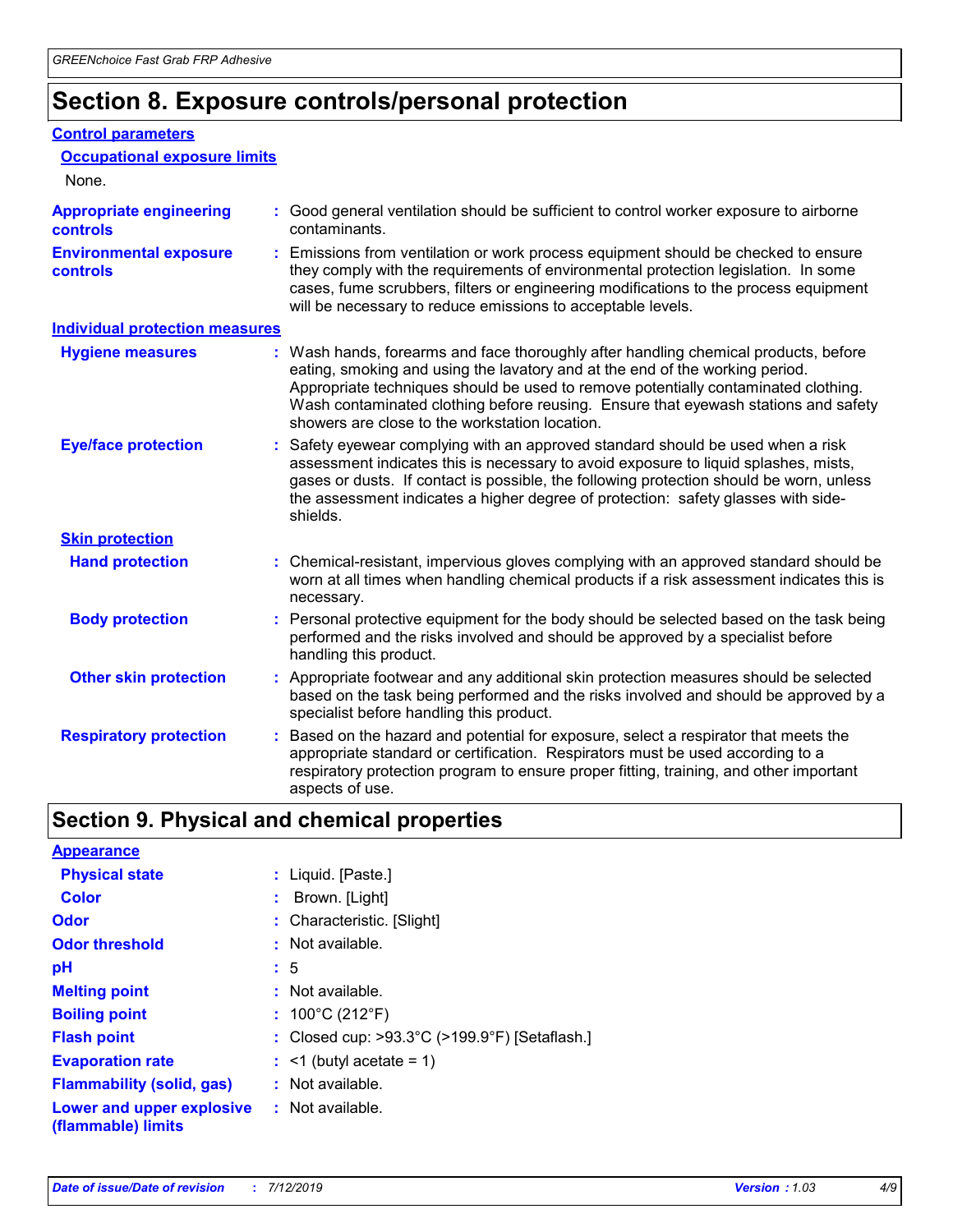# **Section 9. Physical and chemical properties**

| <b>VOC (less water, less)</b><br>exempt solvents) | $: 27.04$ g/l                                                   |
|---------------------------------------------------|-----------------------------------------------------------------|
| <b>Volatility</b>                                 | $: 33\%$ (w/w)                                                  |
| <b>Vapor density</b>                              | $:$ Not available.                                              |
| <b>Relative density</b>                           | : 1.3852                                                        |
| <b>Solubility</b>                                 | : Soluble in the following materials: cold water and hot water. |
| <b>Solubility in water</b>                        | : Not available.                                                |
| <b>Partition coefficient: n-</b><br>octanol/water | : Not available.                                                |
| <b>Auto-ignition temperature</b>                  | : Not available.                                                |
| <b>Decomposition temperature</b>                  | : Not available.                                                |
| <b>Viscosity</b>                                  | : Not available.                                                |

### **Section 10. Stability and reactivity**

| <b>Reactivity</b>                            | : No specific test data related to reactivity available for this product or its ingredients.            |
|----------------------------------------------|---------------------------------------------------------------------------------------------------------|
| <b>Chemical stability</b>                    | : The product is stable.                                                                                |
| <b>Possibility of hazardous</b><br>reactions | : Under normal conditions of storage and use, hazardous reactions will not occur.                       |
| <b>Conditions to avoid</b>                   | : No specific data.                                                                                     |
| <b>Incompatible materials</b>                | No specific data.                                                                                       |
| <b>Hazardous decomposition</b><br>products   | Under normal conditions of storage and use, hazardous decomposition products should<br>not be produced. |

# **Section 11. Toxicological information**

### **Information on toxicological effects**

### **Acute toxicity**

Not available.

### **Irritation/Corrosion**

Not available.

### **Conclusion/Summary**

- 
- **Sensitization**

Not available.

**Mutagenicity** Not available.

**Carcinogenicity** Not available.

**Reproductive toxicity** Not available.

**Teratogenicity** Not available.

- **Skin Example 3 :** Prolonged or repeated contact can defat the skin and lead to irritation, cracking and/or dermatitis.
- **Eyes :** This product may irritate eyes upon contact.
- **Respiratory :** Inhalation of oil mist or vapors at elevated temperatures may cause respiratory irritation.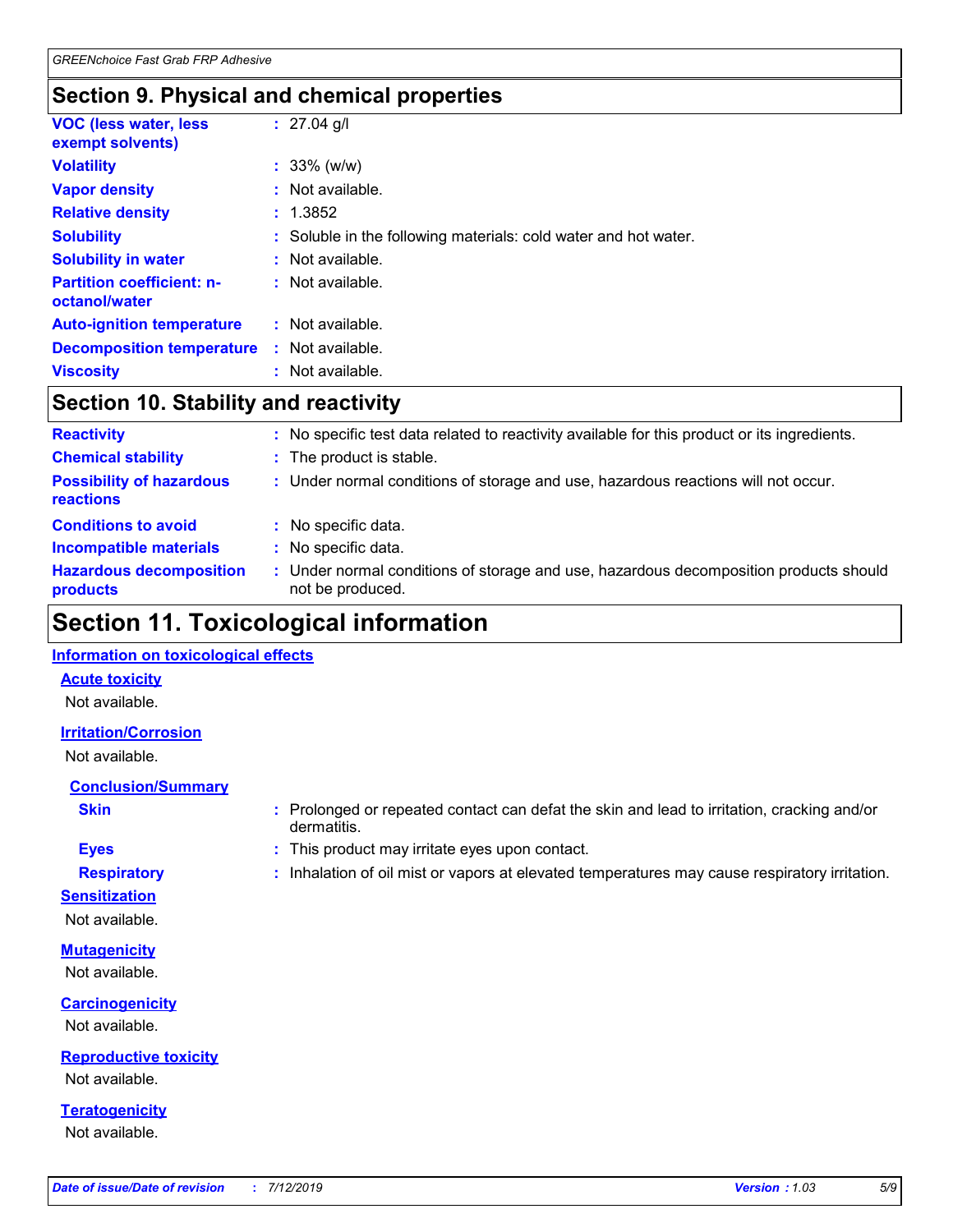# **Section 11. Toxicological information**

| <b>Specific target organ toxicity (single exposure)</b><br>Not available. |                                                                                          |
|---------------------------------------------------------------------------|------------------------------------------------------------------------------------------|
| <b>Specific target organ toxicity (repeated exposure)</b>                 |                                                                                          |
| Not available.                                                            |                                                                                          |
| <b>Aspiration hazard</b><br>Not available.                                |                                                                                          |
| <b>Information on the likely</b><br>routes of exposure                    | : Routes of entry anticipated: Oral, Dermal, Inhalation.                                 |
| <b>Potential acute health effects</b>                                     |                                                                                          |
| <b>Eye contact</b>                                                        | : This product may irritate eyes upon contact.                                           |
| <b>Inhalation</b>                                                         | : No known significant effects or critical hazards.                                      |
| <b>Skin contact</b>                                                       | : No known significant effects or critical hazards.                                      |
| <b>Ingestion</b>                                                          | : No known significant effects or critical hazards.                                      |
|                                                                           | Symptoms related to the physical, chemical and toxicological characteristics             |
| <b>Eye contact</b>                                                        | : No specific data.                                                                      |
| <b>Inhalation</b>                                                         | : No specific data.                                                                      |
| <b>Skin contact</b>                                                       | No specific data.                                                                        |
| <b>Ingestion</b>                                                          | : No specific data.                                                                      |
|                                                                           | Delayed and immediate effects and also chronic effects from short and long term exposure |
| <b>Short term exposure</b>                                                |                                                                                          |
| <b>Potential immediate</b><br>effects                                     | : Not available.                                                                         |
| <b>Potential delayed effects</b>                                          | : Not available.                                                                         |
| <b>Long term exposure</b>                                                 |                                                                                          |
| <b>Potential immediate</b><br>effects                                     | : Not available.                                                                         |
| <b>Potential delayed effects</b>                                          | : Not available.                                                                         |
| <b>Potential chronic health effects</b>                                   |                                                                                          |
| Not available.                                                            |                                                                                          |
| <b>General</b>                                                            | No known significant effects or critical hazards.                                        |
| <b>Carcinogenicity</b>                                                    | : No known significant effects or critical hazards.                                      |
| <b>Mutagenicity</b>                                                       | No known significant effects or critical hazards.                                        |
| <b>Teratogenicity</b>                                                     | No known significant effects or critical hazards.                                        |
| <b>Developmental effects</b>                                              | No known significant effects or critical hazards.                                        |
| <b>Fertility effects</b>                                                  | No known significant effects or critical hazards.                                        |
| <b>Numerical measures of toxicity</b>                                     |                                                                                          |
| <b>Acute toxicity estimates</b>                                           |                                                                                          |
| Not available.                                                            |                                                                                          |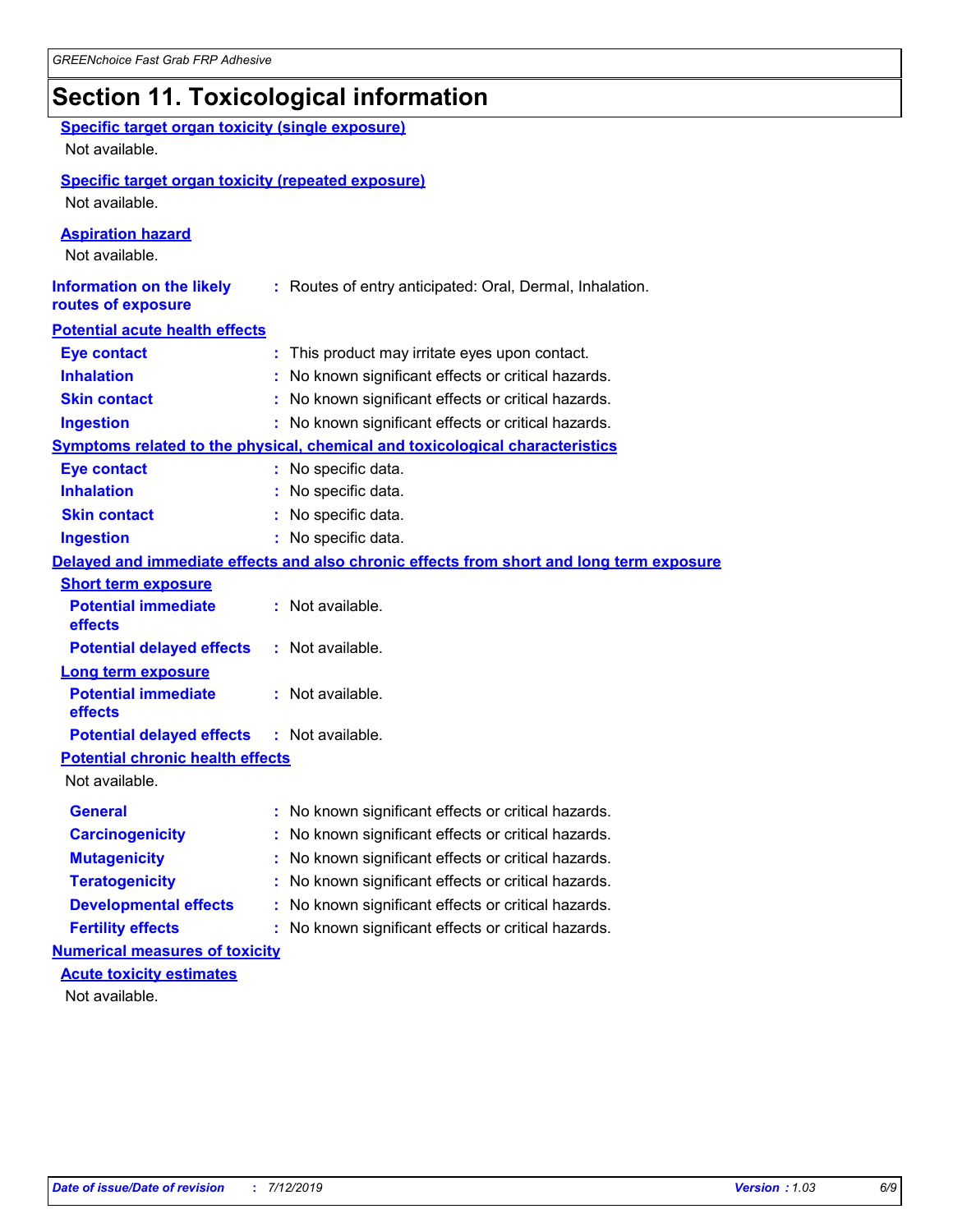# **Section 12. Ecological information**

#### **Toxicity**

Not available.

#### **Persistence and degradability**

**Bioaccumulative potential** Not available. Not available.

| <b>Mobility in soil</b>                                 |                                                     |
|---------------------------------------------------------|-----------------------------------------------------|
| <b>Soil/water partition</b><br><b>coefficient (Koc)</b> | : Not available.                                    |
| <b>Other adverse effects</b>                            | : No known significant effects or critical hazards. |

# **Section 13. Disposal considerations**

The generation of waste should be avoided or minimized wherever possible. Disposal of this product, solutions and any by-products should at all times comply with the requirements of environmental protection and waste disposal legislation and any regional local authority requirements. Dispose of surplus and non-recyclable products via a licensed waste disposal contractor. Waste should not be disposed of untreated to the sewer unless fully compliant with the requirements of all authorities with jurisdiction. Waste packaging should be recycled. Incineration or landfill should only be considered when recycling is not feasible. This material and its container must be disposed of in a safe way. Empty containers or liners may retain some product residues. Avoid dispersal of spilled material and runoff and contact with soil, waterways, drains and sewers. **Disposal methods :**

# **Section 14. Transport information**

|                                      | <b>DOT</b><br><b>Classification</b> | <b>TDG</b><br><b>Classification</b> | <b>Mexico</b><br><b>Classification</b> | <b>ADR/RID</b>               | <b>IMDG</b>              | <b>IATA</b>              |
|--------------------------------------|-------------------------------------|-------------------------------------|----------------------------------------|------------------------------|--------------------------|--------------------------|
| <b>UN number</b>                     | Not regulated.                      | Not regulated.                      | Not regulated.                         | Not regulated.               | Not regulated.           | Not regulated.           |
| <b>UN proper</b><br>shipping name    |                                     |                                     |                                        |                              |                          |                          |
| <b>Transport</b><br>hazard class(es) | $\overline{\phantom{0}}$            | $\overline{\phantom{0}}$            | $\qquad \qquad$                        | $\qquad \qquad \blacksquare$ | $\overline{\phantom{0}}$ | $\overline{\phantom{0}}$ |
| <b>Packing group</b>                 | $\blacksquare$                      | -                                   |                                        | -                            |                          | -                        |
| <b>Environmental</b><br>hazards      | No.                                 | No.                                 | No.                                    | No.                          | No.                      | No.                      |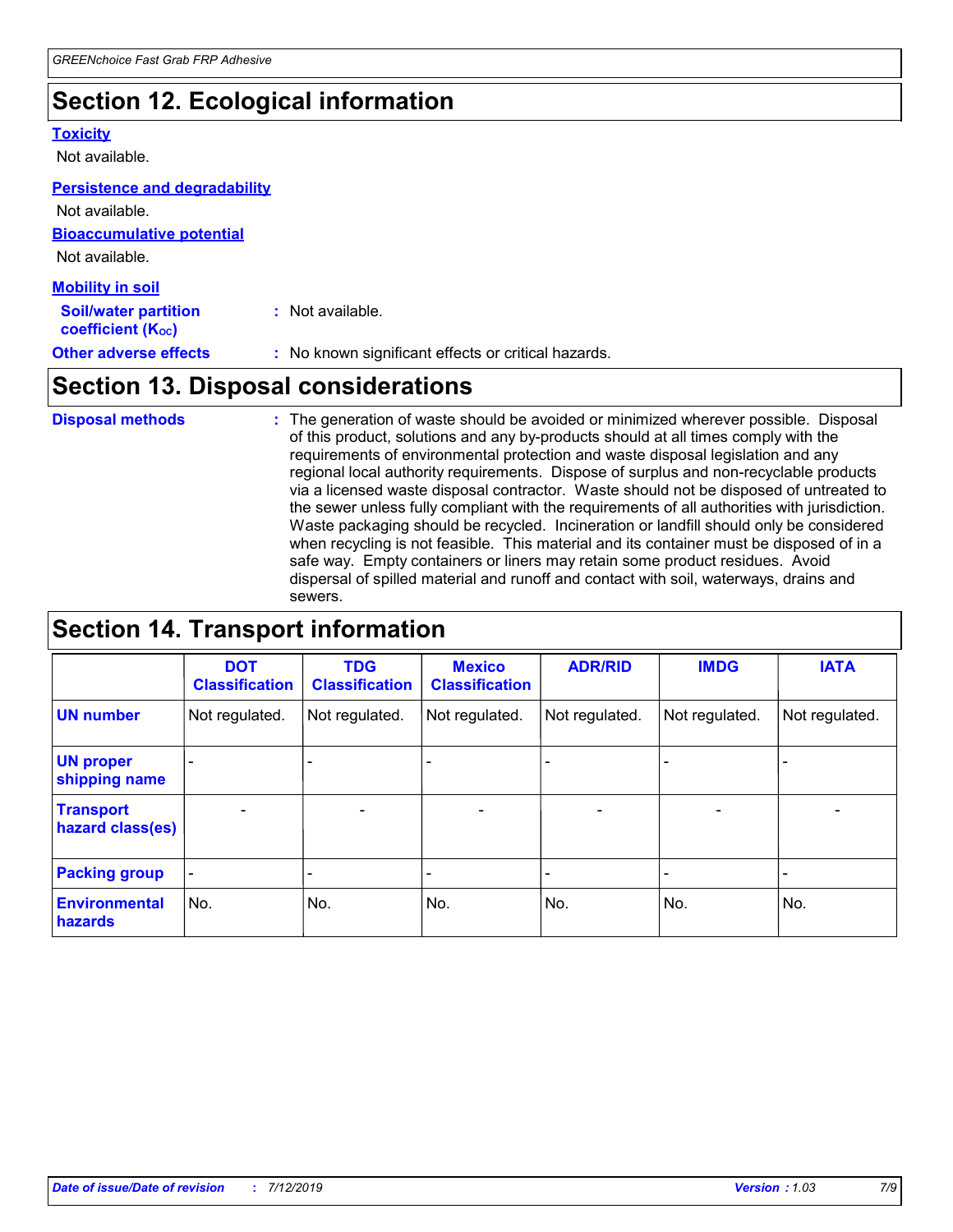# **Section 15. Regulatory information**

### **U.S. Federal regulations**

### **SARA 302/304**

### **Composition/information on ingredients**

No products were found.

| SARA 304 RQ | Not applicable. |
|-------------|-----------------|
|-------------|-----------------|

#### **SARA 311/312**

**Classification :** Not applicable.

**Composition/information on ingredients**

No products were found.

|  | <b>State regulations</b> |
|--|--------------------------|
|  |                          |

| <b>Massachusetts</b>       | : None of the components are listed. |
|----------------------------|--------------------------------------|
| <b>New York</b>            | : None of the components are listed. |
| <b>New Jersey</b>          | : None of the components are listed. |
| <b>Pennsylvania</b>        | : None of the components are listed. |
| <b>California Prop. 65</b> |                                      |

This product does not require a Safe Harbor warning under California Prop. 65.

### **International regulations**

|             |  |  | <b>Chemical Weapon Convention List Schedules I, II &amp; III Chemicals</b> |  |
|-------------|--|--|----------------------------------------------------------------------------|--|
| Not listed. |  |  |                                                                            |  |

### **Montreal Protocol**

Not listed.

**Stockholm Convention on Persistent Organic Pollutants** Not listed.

### **UNECE Aarhus Protocol on POPs and Heavy Metals**

Not listed.

### **Inventory list**

| <b>China</b>                                | : Mot determined.                                            |
|---------------------------------------------|--------------------------------------------------------------|
| <b>United States TSCA 8(b)</b><br>inventory | $\mathbf{R}$ $\mathbf{M}$ components are active or exempted. |

# **Section 16. Other information**

**Hazardous Material Information System (U.S.A.)**



**Caution: HMIS® ratings are based on a 0-4 rating scale, with 0 representing minimal hazards or risks, and 4 representing significant hazards or risks. Although HMIS® ratings and the associated label are not required on SDSs or products leaving a facility under 29 CFR 1910.1200, the preparer may choose to provide them. HMIS® ratings are to be used with a fully implemented HMIS® program. HMIS® is a registered trademark and service mark of the American Coatings Association, Inc.**